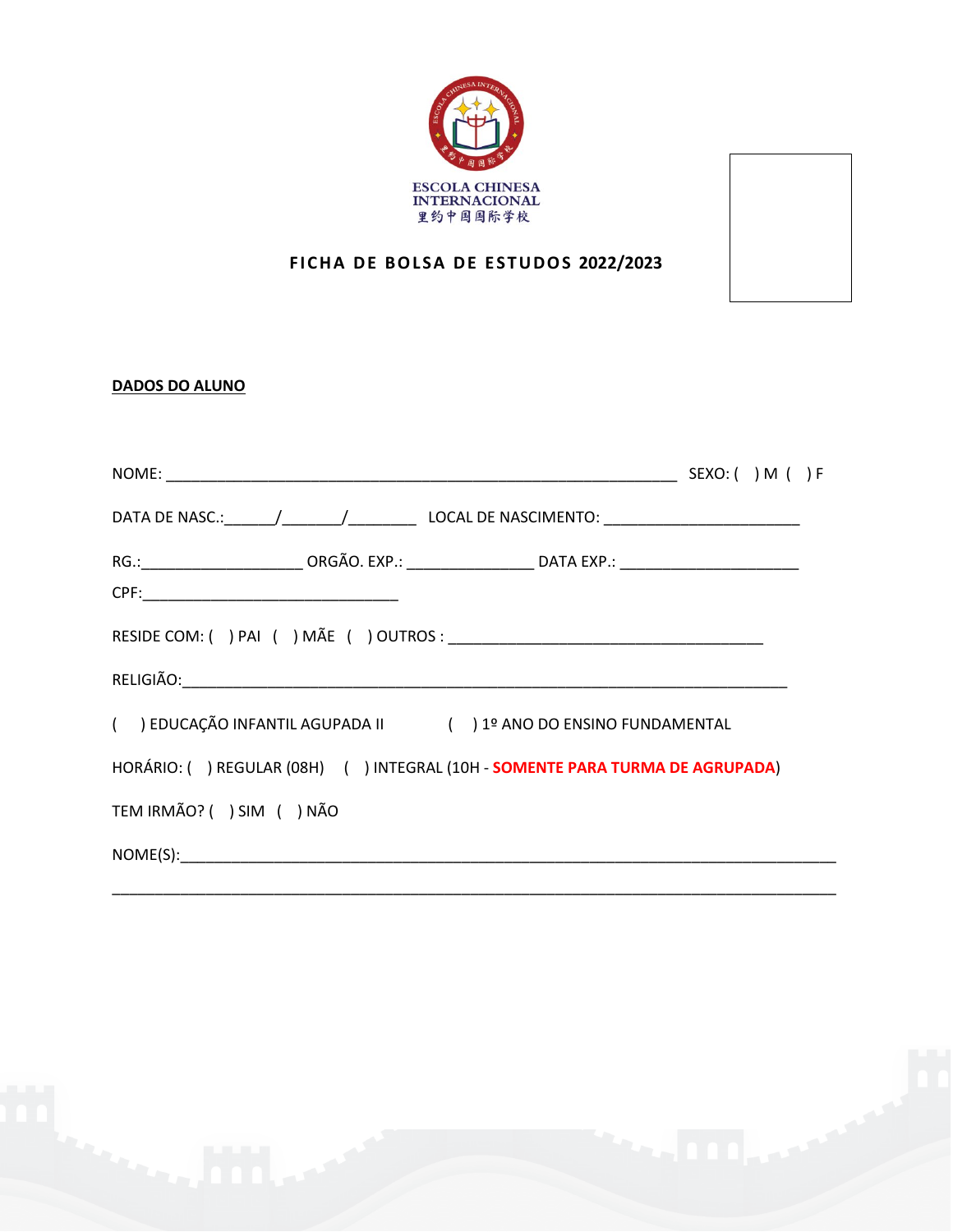

## **DADOS DA MÃE**

|                                                                                                       | DATA DE NASC:____/_____/________ NATURALIDADE:________________________NACIONALIDADE:_______________ |  |  |
|-------------------------------------------------------------------------------------------------------|-----------------------------------------------------------------------------------------------------|--|--|
|                                                                                                       |                                                                                                     |  |  |
| ESTADO CIVIL: ( ) SOLTEIRA ( ) VIÚVA ( ) SEPARADA                                                     |                                                                                                     |  |  |
| () DIVORCIADA () UNIÃO ESTÁVEL () CASADA                                                              |                                                                                                     |  |  |
|                                                                                                       |                                                                                                     |  |  |
| N° ____________ APTO:__________ BLOC:________                                                         |                                                                                                     |  |  |
| CEP:________________________________BAIRRO:___________________CIDADE:_____________________ESTADO_____ |                                                                                                     |  |  |
|                                                                                                       |                                                                                                     |  |  |
|                                                                                                       |                                                                                                     |  |  |
|                                                                                                       |                                                                                                     |  |  |
|                                                                                                       |                                                                                                     |  |  |
| RIO DE JANEIRO, _______ DE_________________ DE________.                                               |                                                                                                     |  |  |

ASSINATURA DO RESPONSÁVEL